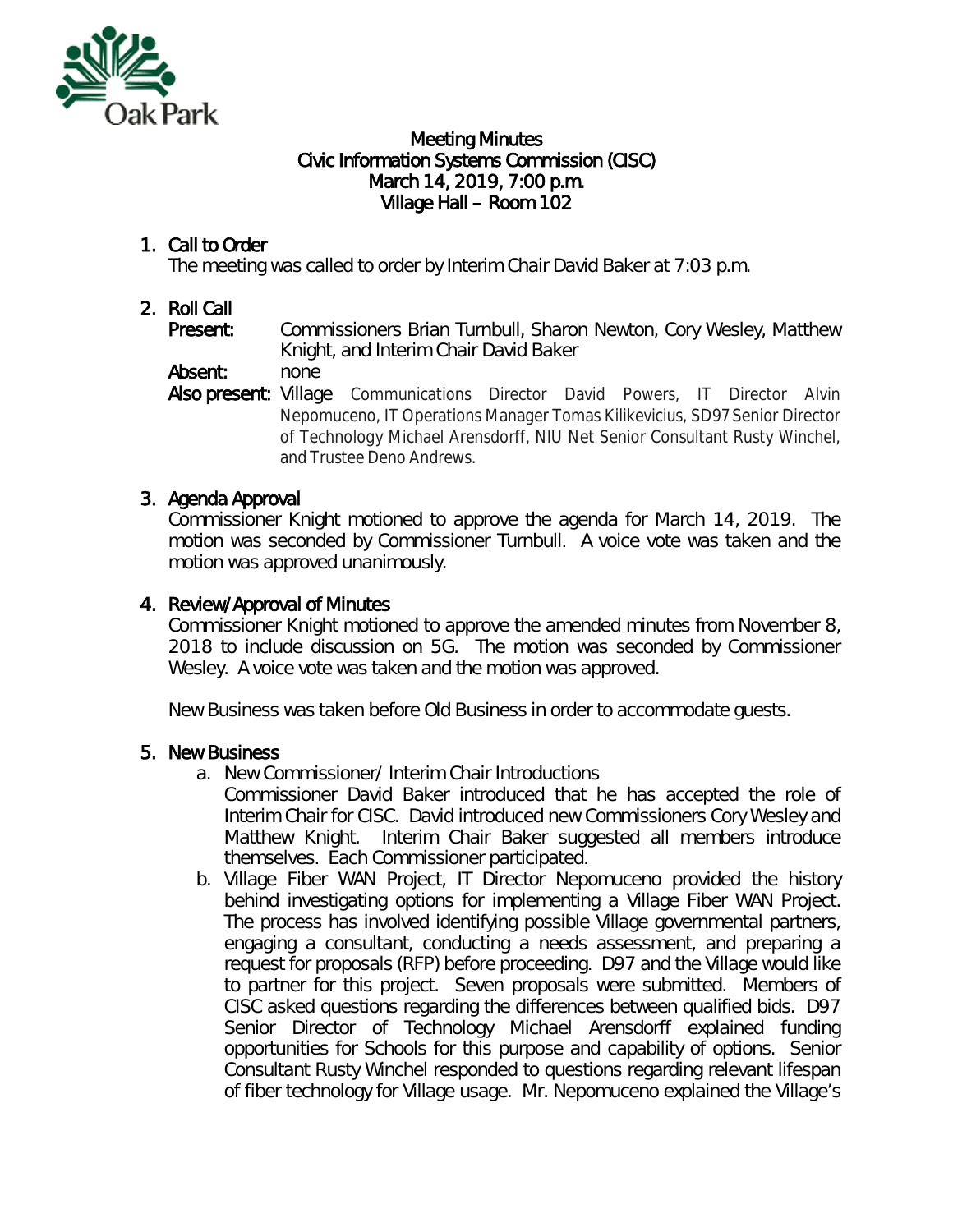

position for not considering aerial fiber. Additional discussion was had on potential challenges for installing fiber above ground, underground, and maintenance challenges. D97 is in discussions with other governmental partners, D90 and D200, to continue to share resources. This factor is contributing to the potential likelihood that D97 would want 288 strands. Likewise, the Village would want to want to plan for future use needs. Cost for 288 strands for D97 and the Village was discussed at \$2.8M, including 10% contingency. The ideal timeline for D97 would be to have IGA's and contracts set for beginning work in September or October and live on July 1, 2020. Delay of that timeline could interfere with times of the year when the School District is very limited. Alvin stated he would like to see the proposal ready for the Village Board in June, 2019. Commissioner Wesley and Trustee Andrews asked questions about partnering with the Township or Park District. The Township was not engaged because they do not have multiple locations. The Park District has not shown sufficient interest in participating. Trustee Andrews and members of the commission discussed information needed to successfully present the project to the Village Board. Alvin shared that he does have the needs assessment report to present to the Village Board. Alvin is asking for feedback from the commission on the appropriateness of this solution to address the Village's needs to present with the proposal for the Village Board. Discussion was had on the advantages of doing the project now in order to benefit from the partnership with D97 versus waiting. Matthew Knight and Brian Turnbull agreed to meet to prepare a recommendation for review by members of CISC at their April regular meeting.

c. 2019 Strategic Plan Interim Chair David Baker will make sure everyone on CISC gets a copy of the most recent version of the 2019 Strategic Plan.

## 6. Old Business

a. Cable Contract Updates

No updates at this time. Dave Powers had conversations with Comcast but updates have not come forward.

b. ERP Project Update

Mr. Nepomuceno provided an update on confirming indexing of addresses and integrating that information with the Village's GIS system. Passport parking has been implemented and going well. They are working on implementing parking citation systems. IT is working with Development Customer Services to update the parking app and automate vehicle sticker registration.

c. CityView/VillageView Update

The Village has implemented a work space interface that has been useful for staff.

d. Laserfiche Update

The Village has implemented an online video upload feature for the community to be useful in solving neighborhood crimes.

e. Village Fiber ISP Update